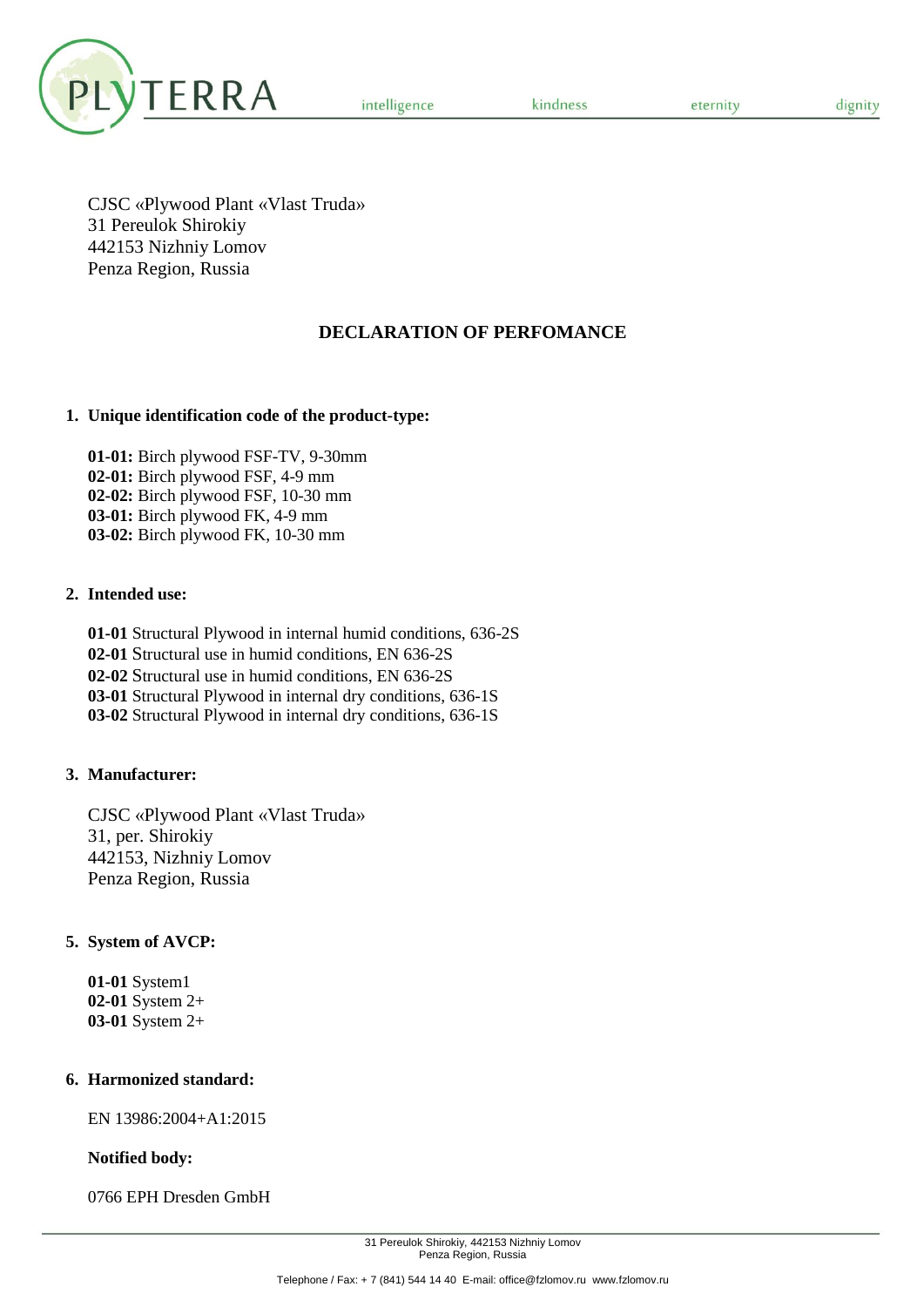

## **7. Declared performance according to EN 13986:2004+A1:2015:**

#### **DOP № 01-01**

#### **for product Birch Plywood FSF -TV 9-30 mm**

|                                                                                                                                          |                                                                                                               | Performance values for thickness                                                                                       | <b>According to standard</b>                                                                                             |                       |
|------------------------------------------------------------------------------------------------------------------------------------------|---------------------------------------------------------------------------------------------------------------|------------------------------------------------------------------------------------------------------------------------|--------------------------------------------------------------------------------------------------------------------------|-----------------------|
| <b>Essential characteristics</b>                                                                                                         | 9 <sub>mm</sub>                                                                                               | $15 \text{ mm}$                                                                                                        | 30 mm                                                                                                                    |                       |
| Bending strength class (acc. to EN 636)<br>in length direction (fm,0) / width direction (fm, 90)                                         | F40/20                                                                                                        | F35/30                                                                                                                 | F40/25                                                                                                                   | <b>EN 310</b>         |
| Modulus of elasticity class in bending (stiffness in<br>bending acc. to EN 636) in length direction (Em,0) /<br>width direction (Em, 90) | E100/40                                                                                                       | E100/60                                                                                                                | E120/40                                                                                                                  | <b>EN 310</b>         |
| Bending strength                                                                                                                         | $\text{Fm,0} \ge 62,5$                                                                                        | $Fm, 0 \ge 59, 1$                                                                                                      | $\text{Fm,0} \ge 60,4$                                                                                                   | <b>EN 310</b>         |
| in length direction $(f_{m,0})$ and width direction $(f_{m,90})$<br>N/mm <sup>2</sup>                                                    | $Fm, 90 \ge 35,7$                                                                                             | Fm, 90 $\geq$ 46,6 Fm, 90 $\geq$ 41,6                                                                                  |                                                                                                                          |                       |
| Modulus of elasticity in bending                                                                                                         | $Em, 0 \ge 9427$                                                                                              | $Em, 0 \ge 9336$                                                                                                       | $Em, 0 \ge 12064$                                                                                                        |                       |
| in length direction $(E_{m,0})$ and width direction $(E_{m,90})$<br>$N/mm^2$                                                             | Em, $90 \ge 3927$                                                                                             |                                                                                                                        | Em, $90 \ge 5619$ Em, $90 \ge 4251$                                                                                      |                       |
| Bonding class (acc. to EN 314-2)                                                                                                         | 2                                                                                                             | 2                                                                                                                      | 2                                                                                                                        | EN 314-1              |
| Durability class (Moisture resistance)                                                                                                   | $\overline{c}$                                                                                                | $\overline{2}$                                                                                                         | $\overline{2}$                                                                                                           | EN 314-1              |
| <b>Moisture Content</b><br>(% )                                                                                                          | $5-10$                                                                                                        | $5-10$                                                                                                                 | $5-10$                                                                                                                   | <b>EN 322</b>         |
| (kg/m <sup>3</sup> )<br>Density                                                                                                          | 900                                                                                                           | 900                                                                                                                    | 900                                                                                                                      | <b>EN 323</b>         |
| Formadehyde emission class                                                                                                               | E1                                                                                                            | E1                                                                                                                     | E1                                                                                                                       | EN 13986:2004+A1:2015 |
| Reaction to fire<br>kg/m <sup>3</sup>                                                                                                    | $B-s1, d0$                                                                                                    | $B-s1, d0$                                                                                                             | $B-s1, d0$                                                                                                               | EN 13986:2004+A1:2015 |
| Water vapour resistant factor                                                                                                            | wet cup: $110/$<br>dry cup: 250<br>(cwft, $\rho = 900$<br>kg/m)                                               | wet cup: 110/<br>dry cup: 250<br>(cwft, $\rho = 900$<br>kg/m)                                                          | wet cup: 110<br>dry cup: 250<br>(cwft, $\rho = 900$<br>kg/m)                                                             | EN 13986:2004+A1:2015 |
| Airbone sound insulation                                                                                                                 | <b>NPD</b>                                                                                                    | <b>NPD</b>                                                                                                             | <b>NPD</b>                                                                                                               |                       |
| Sound absorption coefficients                                                                                                            | $0,1$ for<br>frequency<br>range 250 Hz<br>to $500$ Hz $/ 0.3$<br>for frequency<br>range 1000 Hz<br>to 2000 Hz | $0,1$ for<br>frequency<br>range 250<br>Hz to 500<br>$Hz/0,3$ for<br>frequency<br>range 1000<br><b>Hz</b> to 2000<br>Hz | $0,1$ for<br>frequency<br>range 250<br>Hz to 500<br>$Hz / 0.3$ for<br>frequency<br>range 1000<br><b>Hz</b> to 2000<br>Hz | EN 13986:2004+A1:2015 |
| $W/(m*K)$<br>Thermal conductivity                                                                                                        | $0.24$ (cwft,<br>$p=900 \text{ kg/m}^3$                                                                       | $0,24$ (cwft,<br>$p=900 \text{ kg/m}^3$                                                                                | $0,24$ (cwft,<br>$p=900 \text{ kg/m}^3$                                                                                  | EN 13986:2004+A1:2015 |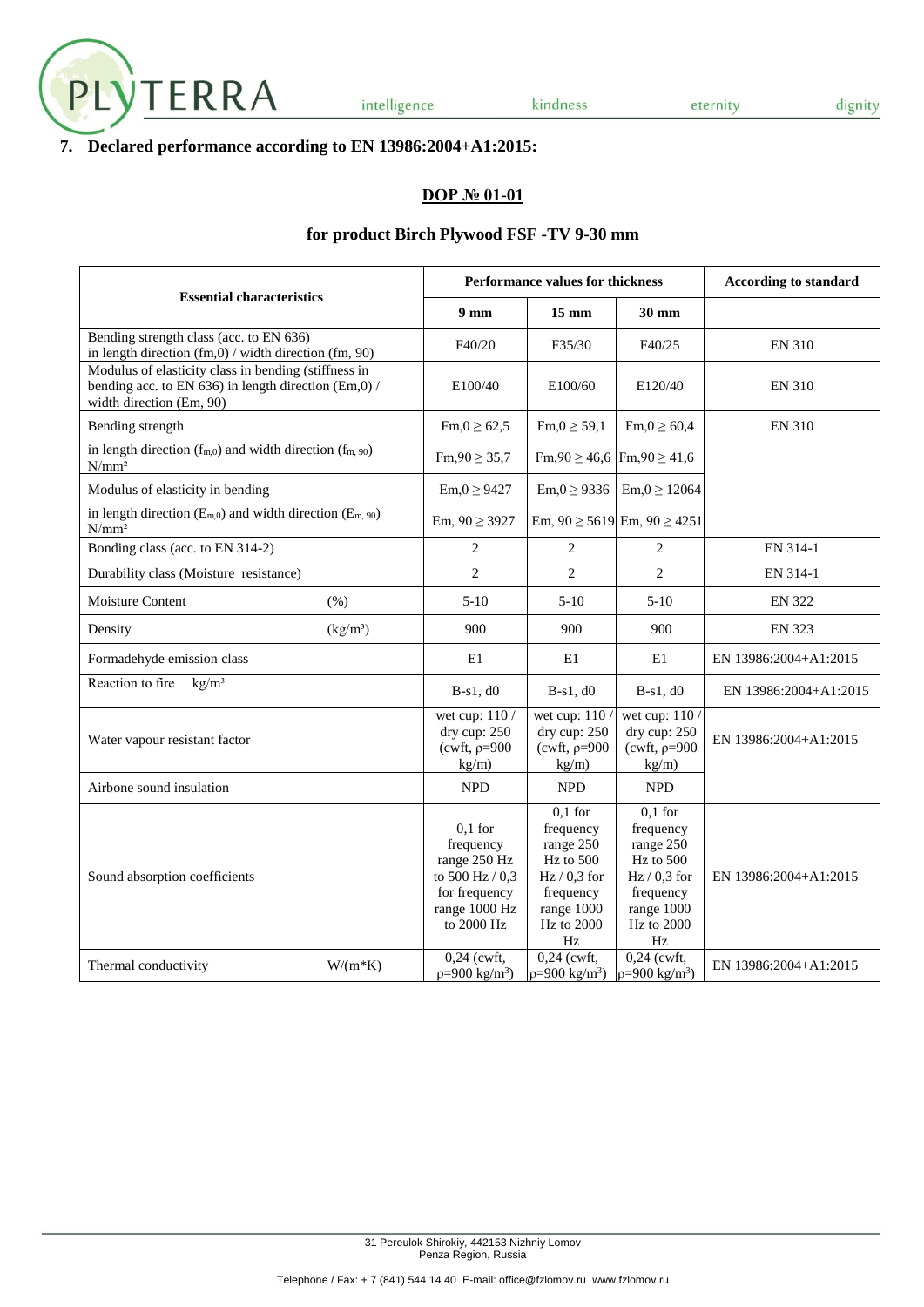

kindness

### **DOP № 02-01**

# **for product Birch Plywood FSF 4-9 mm**

| <b>Essential characteristics</b>                                                                                                                                                      | <b>Performance values for thickness</b> | <b>According to standard</b>  |
|---------------------------------------------------------------------------------------------------------------------------------------------------------------------------------------|-----------------------------------------|-------------------------------|
| Bending strength                                                                                                                                                                      | $\text{Fm}, 0 \geq 60$                  |                               |
| in length direction ( $f_{m,0}$ ) and width direction ( $f_{m,90}$ ) N/mm <sup>2</sup>                                                                                                | $Fm,90 \ge 40$                          |                               |
| Modulus of elasticity in bending                                                                                                                                                      | $Em, 0 \geq 8500$                       |                               |
| in length direction ( $E_{m,0}$ ) and width direction ( $E_{m,90}$ ) N/mm <sup>2</sup>                                                                                                | Em, $90 \ge 2200$                       | EN 12369-2                    |
| $N/mm^2$<br>Modulus of rigity of panel shear,<br>$G_{v,mean}$                                                                                                                         | 300                                     |                               |
| $N/mm^2$<br>$f_{v,K}$<br>Modulus of rigity of panel shear,                                                                                                                            | 3                                       |                               |
| $N/mm^2$<br>Strength of planar shear, $f_{r,K}$                                                                                                                                       | 0,5                                     |                               |
| $N/mm^2$<br>Modulus of rigidity of planar shear, Gr,mean                                                                                                                              | 20                                      |                               |
| Bonding class,                                                                                                                                                                        | 3                                       | EN 314-2                      |
| <b>Moisture Content</b><br>(% )                                                                                                                                                       | $5-10$                                  | <b>EN 322</b>                 |
| (kg/m <sup>3</sup> )<br>Density                                                                                                                                                       | $\geq 650$                              | <b>EN 323</b>                 |
| Formadehyde emission class                                                                                                                                                            | E1                                      | EN 13986:2004+A1:2015         |
| Reaction to fire<br>(for boards with a density greater than 400<br>$\text{kg/m}^3$ and with a thickness greater than 9 mm, with or without<br>an air gap behind the wood-based panel) | E                                       | EN 13986:2004+A1:2015/13501-1 |
| Water vapour permeability                                                                                                                                                             | wet cup: 200 /<br>dry cup: 70           | EN 13986:2004+A1:2015         |
| W(mk)<br>Thermal conductivity, $p$                                                                                                                                                    | 0.16                                    | EN 13986:2004+A1:2015         |
| Airbone sound insulation, $dB$                                                                                                                                                        | <b>NPD</b>                              |                               |
| Sound absorption                                                                                                                                                                      | <b>NPD</b>                              |                               |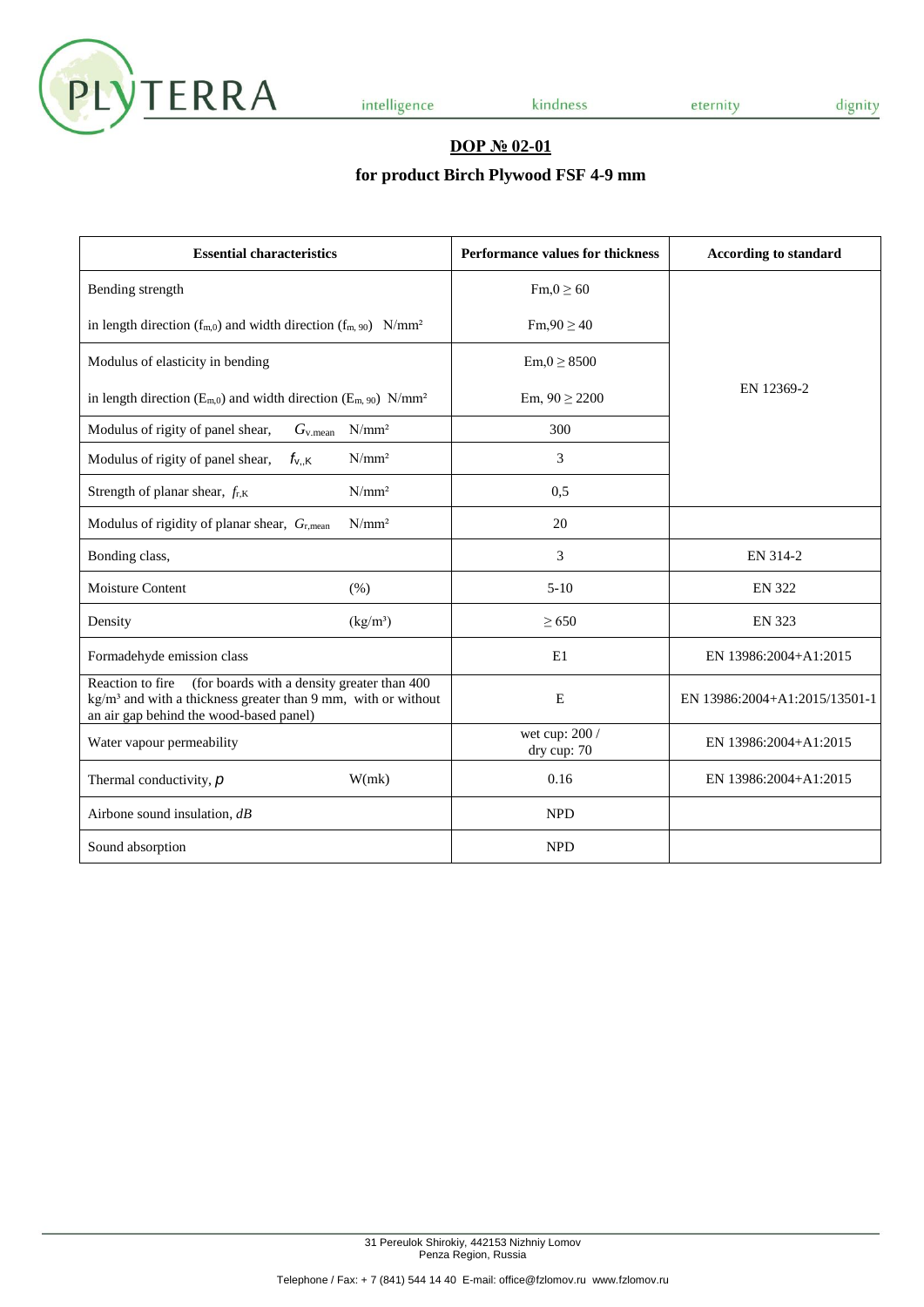

kindness

# **DOP № 02-02**

# **for product Birch Plywood FSF 10-30 mm**

| <b>Essential characteristics</b>                                                                                                                                                        |                      | <b>Performance values for thickness</b> | <b>According to standard</b>  |
|-----------------------------------------------------------------------------------------------------------------------------------------------------------------------------------------|----------------------|-----------------------------------------|-------------------------------|
| Bending strength                                                                                                                                                                        |                      | $Fm, 0 \geq 60$                         |                               |
| in length direction $(f_{m,0})$ and width direction $(f_{m,90})$ N/mm <sup>2</sup>                                                                                                      |                      | $Fm,90 \ge 40$                          |                               |
| Modulus of elasticity in bending                                                                                                                                                        |                      | $Em, 0 \geq 8500$                       |                               |
| in length direction ( $E_{m,0}$ ) and width direction ( $E_{m,90}$ ) N/mm <sup>2</sup>                                                                                                  |                      | Em, $90 \ge 2200$                       | EN 12369-2                    |
| Modulus of rigity of panel shear,<br>$G_{v,mean}$                                                                                                                                       | $N/mm^2$             | 300                                     |                               |
| Modulus of rigity of panel shear,<br>$f_{v,K}$                                                                                                                                          | $N/mm^2$             | 3                                       |                               |
| Strength of planar shear, $f_{r,K}$                                                                                                                                                     | $N/mm^2$             | 0,5                                     |                               |
| Modulus of rigidity of planar shear, Gr,mean                                                                                                                                            | $N/mm^2$             | 20                                      |                               |
| Bonding class                                                                                                                                                                           |                      | 3                                       | EN 314-2                      |
| <b>Moisture Content</b><br>(% )                                                                                                                                                         |                      | $5-10$                                  | <b>EN 322</b>                 |
| Density                                                                                                                                                                                 | (kg/m <sup>3</sup> ) | $\geq 650$                              | <b>EN 323</b>                 |
| Formadehyde emission class                                                                                                                                                              |                      | E1                                      | EN 13986:2004+A1:2015         |
| (for boards with a density greater than 400<br>Reaction to fire<br>kg/m <sup>3</sup> and with a thickness greater than 9 mm, with or without<br>an air gap behind the wood-based panel) |                      | $D-s2, d0$                              | EN 13986:2004+A1:2015/13501-1 |
| Water vapour permeability                                                                                                                                                               |                      | wet cup: 200 /<br>dry cup: 70           | EN 13986:2004+A1:2015         |
| Thermal conductivity, $p$                                                                                                                                                               | W(mk)                | 0.16                                    | EN 13986:2004+A1:2015         |
| Airbone sound insulation, $dB$                                                                                                                                                          |                      | <b>NPD</b>                              |                               |
| Sound absorption                                                                                                                                                                        |                      | <b>NPD</b>                              |                               |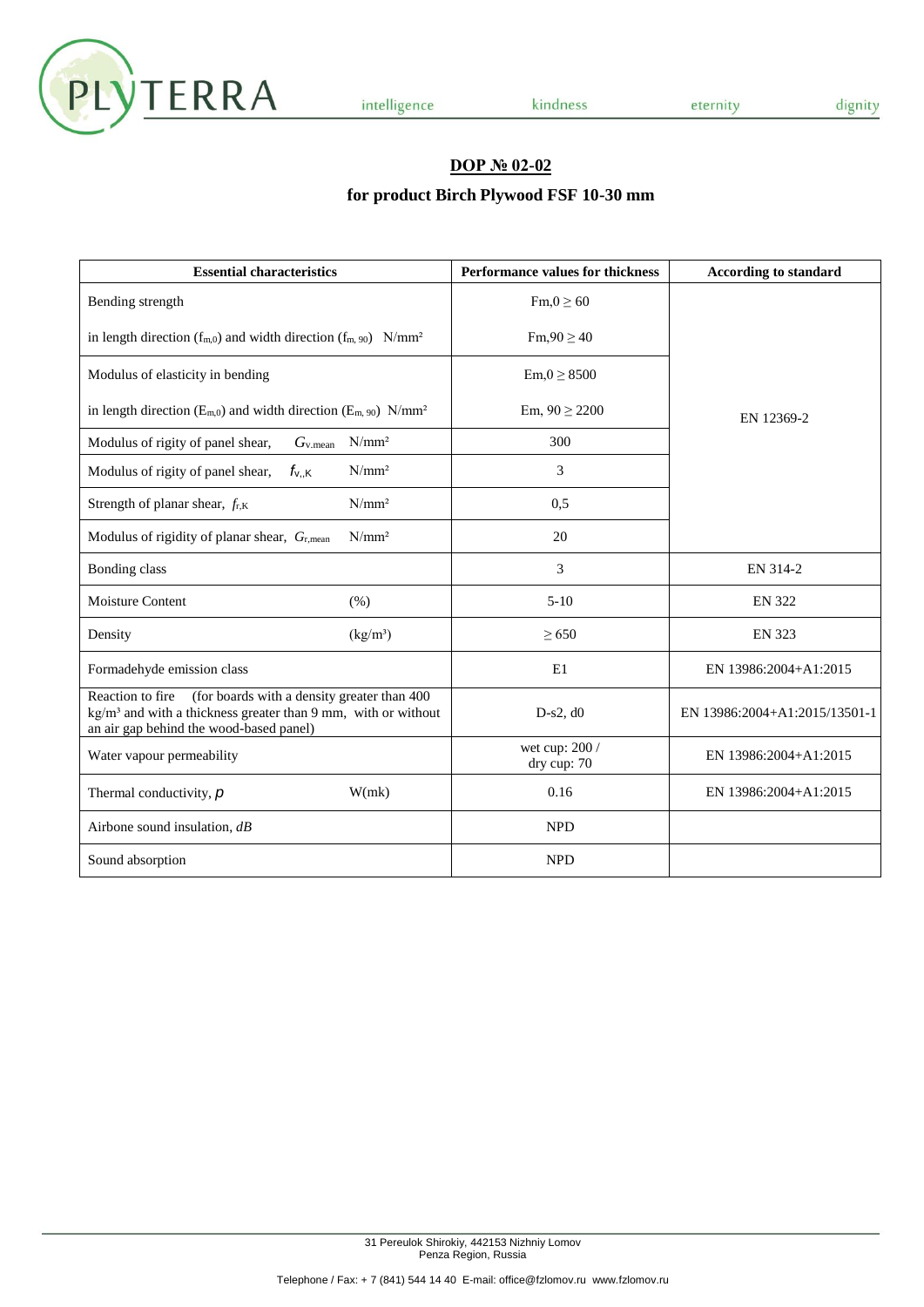

kindness

#### **DOP № 03-01**

# **for product Birch Plywood FK 4-9 mm**

| <b>Essential characteristics</b>                                                                                                                                                      | Performance values for thickness 4-9mm | <b>According to standard</b> |
|---------------------------------------------------------------------------------------------------------------------------------------------------------------------------------------|----------------------------------------|------------------------------|
| Bending strength                                                                                                                                                                      | $\text{Fm}, 0 \geq 90$                 |                              |
| in length direction ( $f_{m,0}$ ) and width direction ( $f_{m,90}$ ) N/mm <sup>2</sup>                                                                                                | $\text{Fm,}90 \ge 46,7$                | EN 310                       |
| Modulus of elasticity in bending                                                                                                                                                      | $Em, 0 \ge 6591$                       |                              |
| in length direction ( $E_{m,0}$ ) and width direction ( $E_{m,90}$ ) N/mm <sup>2</sup>                                                                                                | Em, $90 \ge 2736$                      |                              |
| Bonding class                                                                                                                                                                         | 1                                      | EN 314-2                     |
| Durability (Moisture resistance)                                                                                                                                                      | 1                                      | EN 314-1                     |
| Moisture Content<br>(% )                                                                                                                                                              | $5-10$                                 | <b>EN 322</b>                |
| (kg/m <sup>3</sup> )<br>Density                                                                                                                                                       | $\geq 600$                             | <b>EN 323</b>                |
| Formadehyde emission class                                                                                                                                                            | E1                                     | EN 13986:2004+A1:2015        |
| Reaction to fire (for boards with a density greater than 400)<br>kg/m <sup>3</sup> and with a thickness greater than 9 mm, with or without<br>an air gap behind the wood-based panel) | E                                      | EN 13986:2004+A1:2015        |
| Water vapour permeability                                                                                                                                                             | wet cup: $200/$<br>dry cup: 70         | EN 13986:2004+A1:2015        |
| Airbone sound insulation                                                                                                                                                              | <b>NPD</b>                             |                              |
| Sound absorption                                                                                                                                                                      | <b>NPD</b>                             |                              |